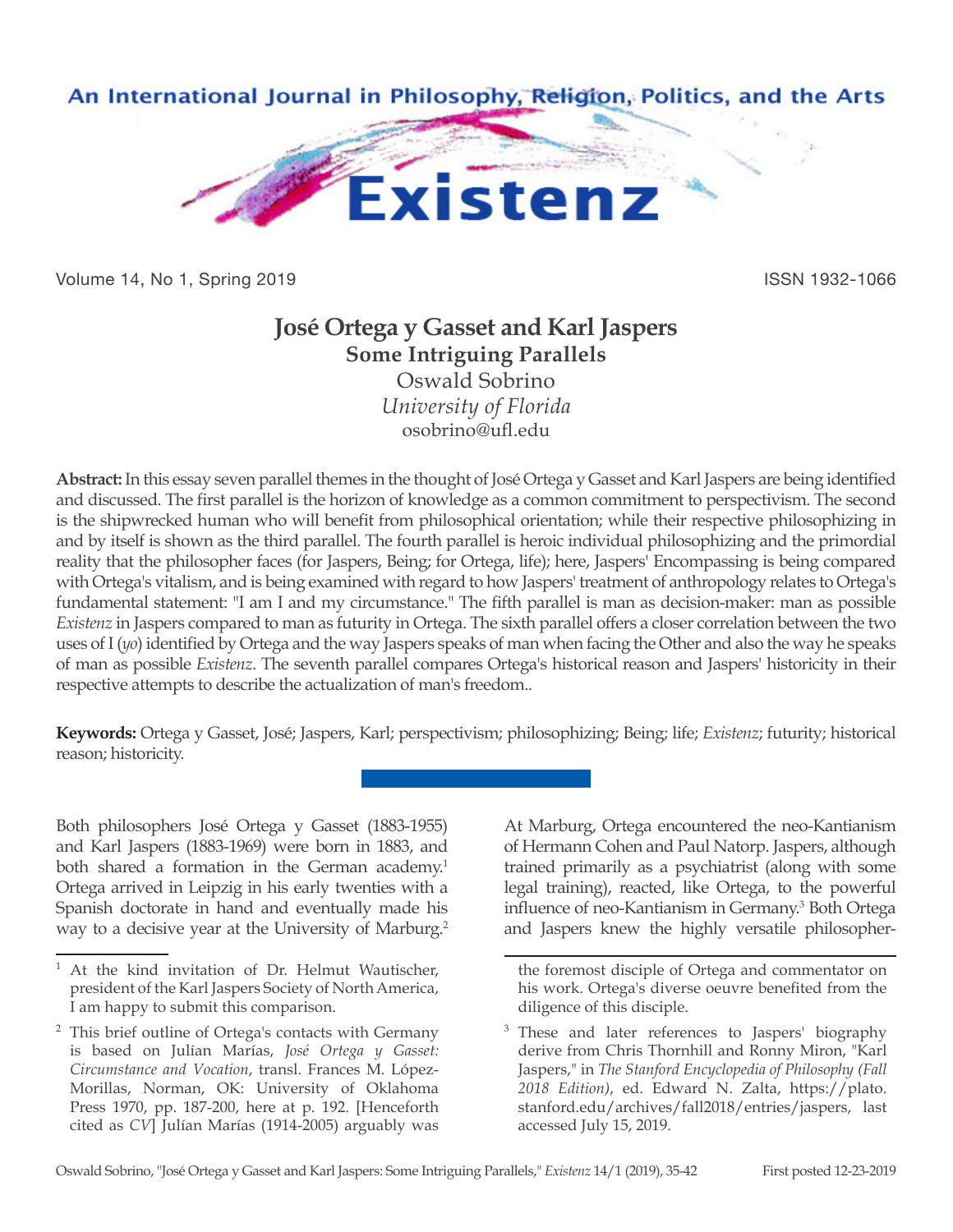sociologist Georg Simmel, who would later go well beyond his own doctoral thesis on the essence of matter in Kant (*CV* 192).

These biographical details provide a picture of two European intellectuals, reaching adulthood around the year 1900, within the intellectual milieu of German neo-Kantianism. In later life, Ortega, from a family devoted to journalism, remained to a great extent a journalist himself who practiced philosophy by appealing to the general public and did not hesitate to involve himself in Spanish politics in the tumultuous thirties. The mature Jaspers, from a political family and seared by his own experience in the thirties with the rise of German National Socialism, also did not hesitate to involve himself in the political life of post-war Germany.

These generational, intellectual, and political parallels naturally lead me to compare some of their philosophical perspectives and to encounter Jaspers in a new way. In what follows, I consider various striking and stimulating philosophical parallels that arise from a fresh reading of Jaspers with Ortega in mind.

### **The Horizon of Knowledge**

In the last introduction to his *General Psychopathology*, Jaspers asserted his methodological preference: "The object of methodical research...is not the whole of reality but something particular, a certain aspect or perspective, and not an event in its totality."4 This perspectivism insists on connecting the particular to the whole and vice versa: "one has to see the whole through its elements and the elements by way of the whole" (*GP* 12). Jaspers defines his idea of "the basic philosophical operation" as "thinking beyond every definite being, beyond every discernible, hence definite, horizon, toward the Encompassing in which we are and which we ourselves are."5 Awareness of the Encompassing is present "in thought only as a limit" (*VW* 27). The Encompassing locates one "within the *open horizon* of infinite movement" (*GP* 18).

This perspectivism in Jaspers' earliest work in psychopathology (1913) is also famously present in Ortega's first philosophical work *Meditations on Quixote* (1914), where Ortega meditates on the Castilian landscape near Madrid:

The true forest includes the trees that I do not see. The forest is invisible nature…The forest is always a little beyond where we find ourselves...The forest is the sum of our possible actions, that, upon being actualized, lose their unique significance [as possibilities]. The part of the forest that is present to us in an immediate manner is only a pretext so that the remainder remains hidden and distant.<sup>6</sup>

In a literary, somewhat romantic, way, Ortega makes the same point as Jaspers does in his early work in psychology. The forest becomes an open horizon, the limit that one can never reach, that relativizes one's present concrete location. For both the scientist and the philosopher—in other words, for the thinking human being—the ultimate reality is not fully graspable in its totality. The partial and perspectival nature of knowledge must be fully recognized and embraced so that, as Jaspers notes in his *General Psychopathology*, "this book was meant to be an enemy of all fanaticisms which—because of people's desire to assert themselves—are so strongly inclined to absolutize one particular conception" (*GP* 15). In this comparison of both the early Jaspers and the early Ortega, one can find a perspectival awareness with regard to the acquisition of knowledge, one that is not found in current or past political fanaticisms, in particular also the ones that erupted in both Germany and Spain in the 1930s.

# **Culturally and Individually Shipwrecked**

The perspectival awareness in philosophizing can be seen in Jaspers' juxtaposition of Kierkegaard and Nietzsche, a juxtaposition which is said to have "decisively marked the inception of what Jaspers

<sup>4</sup> All quotations of Jaspers' works are taken from the collection of excerpts in *Karl Jaspers: Basic Philosophical Writings*, eds. and transl. Edith Ehrlich, Leonard H. Ehrlich, and George B. Pepper, Atlantic Highlands, NJ: Humanities Press 1994, [henceforth cited as *BPW*]. This note refers to selections of Jaspers' *General Psychopathology*, in *BPW*, pp. 9-20, here p. 10. [Henceforth cited as *GP*]

<sup>5</sup> Selections of Jaspers' *Von der Wahrheit*, in *BPW*, pp. 25- 30, here p. 27. [Henceforth cited as *VW*]

<sup>6</sup> José Ortega y Gasset, *Meditaciones del Quijote*, Madrid, ES: Ediciones de la Universidad de Puerto Rico 1957, pp. 69-71, with a commentary by Julían Marías. [Henceforth cited as *MQ*. All translations from the Spanish are by the author unless noted otherwise.] The original 1914 edition is at https://archive.org/ details/meditacionesdelq00orte/page/6 (same page range but without commentary).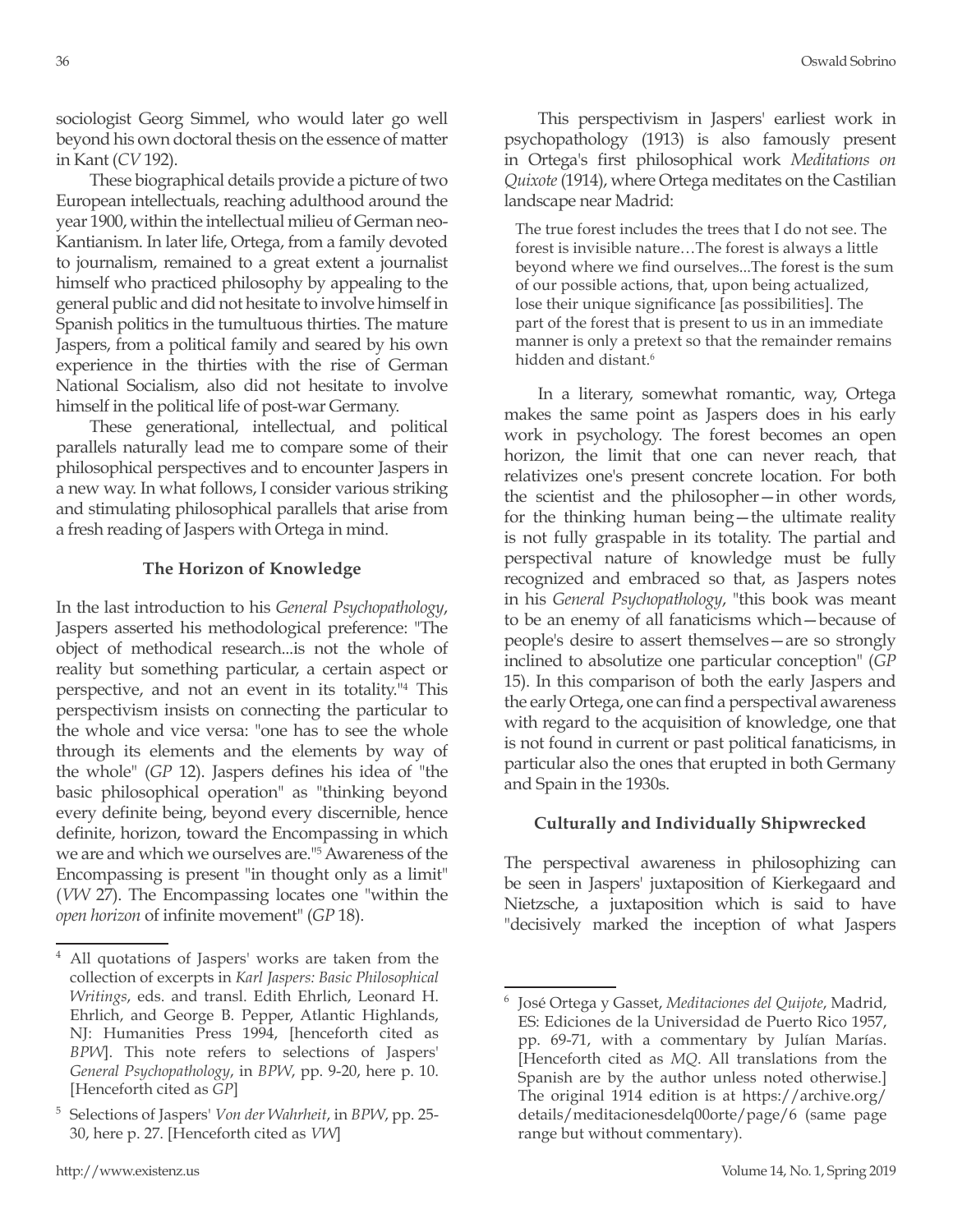preferred to call 'Philosophy of Existenz'."7 In this juxtaposition, Jaspers' use of the metaphor of being "run aground" and of "shipwreck" is immediately suggestive to a reader of Ortega.<sup>8</sup> In discussing the historical significance of Kierkegaard and Nietzsche, Jaspers speaks of the condition of freedom, whereby "infinite reflection must *run aground*" so that *Existenz* can come to the fore (*VE* 44). This running aground is a *commune naufragium* that is part of the general human condition. Jaspers even refers to Kierkegaard and Nietzsche directly as being "shipwrecks who have dared to be just that" (*VE* 47). This metaphor suggests that Western philosophy had suffered shipwreck by the beginning of the twentieth century and was to be followed by new philosophical enterprises taking their impulses from awareness of this shipwreck. A new open-mindedness replaces the intellectual arrogance of earlier closed systems of philosophy.

Ortega likewise speaks of *naufragio* in Spanish (from the Latin *naufragium*) in various works.<sup>9</sup> For example, in *What is Philosophy?* Ortega sets forth his own renovation of Western philosophy:

To live is not to enter by choice into a place which has been chosen earlier according to one's taste, as one might choose a theatre after dinner; it is to find oneself suddenly fallen, submerged, projected without knowing how, into a world which cannot be changed, into the world of now. Our life begins with the astonishing and continuous surprise of existence. Without our previous consent, we are shipwrecked in a world we neither built nor thought about. We did not give ourselves life, but we find it at the very moment when we find ourselves.<sup>10</sup>

- <sup>8</sup> Selections of Jaspers' *Vernunft und Existenz*, in *BPW*, pp. 38-53, here pp. 44, 47. [Henceforth cited as *VE*]
- <sup>9</sup> See Ricardo Tejada, "La metáfora del naufragio en Ortega y su pregnancia en algunos Orteguianos" (The Metaphor of Shipwreck in Ortega and its Presence in Some Followers of Ortega), https://ricardotejada. files.wordpress.com/2011/01/naufragioortegatejada. pdf, last accessed July 15, 2019.
- <sup>10</sup> José Ortega y Gasset, *What is Philosophy?*, transl. Mildred Adams, New York, NY: W.W. Norton 1960, p. 220. [Henceforth cited as *OGP*] In the "Translator's Preface" Adams explains that the book arose from lectures given by Ortega in 1928 and 1929 and was published after his death in 1955 (*OGP* 9). A similar

This extended quotation allows the reader to taste Ortega's style and, for some even the attraction of reading him. When Jaspers uses the metaphor of shipwreck in discussing Kierkegaard and Nietzsche, one can see the context of a Western philosophical crisis that the open-minded *Existenz*-philosophy of Jaspers will address. Likewise, Ortega is using that same metaphor to set forth his own philosophical answer to the same crisis that Jaspers also identifies. For Ortega, the shipwreck of philosophy is related to the shipwreck of human lives, as every human does live in *medias res*. If philosophy is the attempt of humans to find orientation, then the disorientation of a shipwreck describes both our individual lives and the broad cultural enterprise of Western philosophy seeking to confront that common human disorientation. The metaphor of shipwreck shared by Jaspers and Ortega tells of the humbling realization that despite all explanation (*Erklären*) there is only limited comprehension (*Verstehen*) and humans are bound to face the shipwreck of previous knowledge systems.<sup>11</sup>

#### **What is Philosophy After the Shipwreck?**

Jaspers begins by seeking to philosophize departing from a general exception established by both Kierkegaard and Nietzsche. That exception is, in Jaspers' words,

use of the metaphor of a shipwreck occurs in the appendix to a Spanish edition of this same work: "To live is to find oneself shipwrecked among things" (Vivir es encontrarse naúfrago entre las cosas.). Ortega y Gasset, "¿Qué es filosofía?," in *Obras de José Ortega y Gasset, no. 5*, ed. Paulino Garagorri, Madrid, ES: Revista de Occidente en Alianza Editorial 1989, p. 230.

<sup>11</sup> It is prudent to point out that Ortega did not view himself as an uncritical, conventional existentialist descending from Kierkegaardian *Angst*. Late in his life in1948, Ortega said as much when he strongly criticized the existentialist who "starts out resolved that it is not possible to know what man is and what the world is. Anything that is not abysmal, an irreducible mystery, a black chasm, unknowable and loathsome, does not 'pay its way' with him...As the morphine addict needs his drug, so does the existentialist need darkness, death, and Nothingness." José Ortega y Gasset, *The Idea of Principle in Leibnitz and the Evolution of Deductive Theory*, transl. Mildred Adams, New York, NY: W.W. Norton & Co. 1971, p. 311. Regardless of whether or not Ortega's comments are an unfair caricature, these mature comments reveal the need for a certain caution when speaking of him as an existentialist.

Edith Ehrlich, Leonard H. Ehrlich, and George B. Pepper, "Kierkegaard and Nietzsche: Their Historic Significance," in *BPW*, pp. 37-8, here p. 37.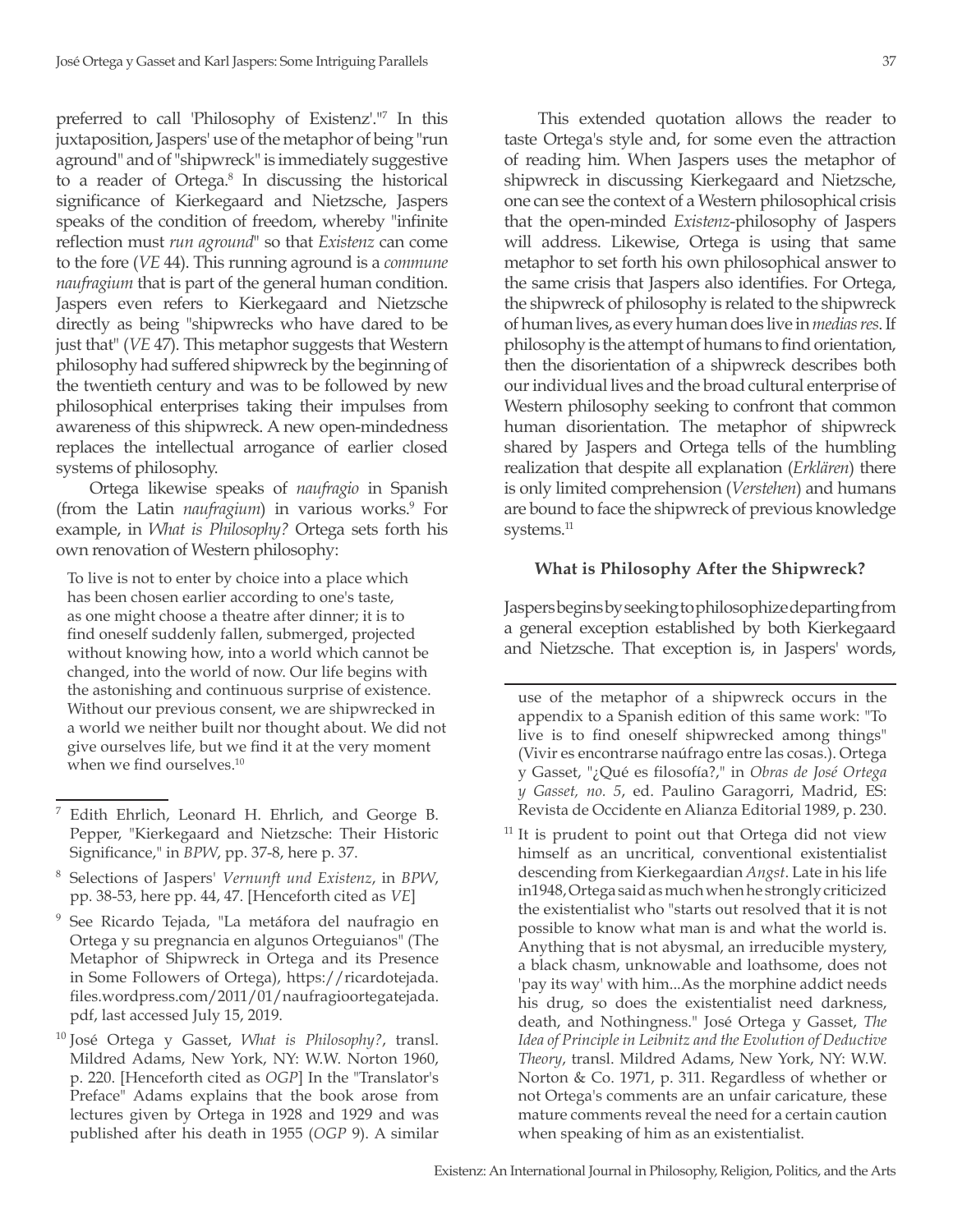"the end of the possibility of questioning by means of limitless reflection, on the part of exceptions which are devoid of communication and either with God or with nothingness" (*VE* 51). Apparently, the reference to God refers to Kierkegaard's specific exception, while nothingness to Nietzsche's specific exception. The general exception is "a permanent putting-everythingto-the-question" to avoid collapsing "into more or less crude, foregone conclusions of a complacent frame of mind that does not think radically" (*VE* 51).

For Jaspers, the basis of this new philosophizing is "in one's own experience—at the point where one really knows" (*VE* 51). He continues as follows:

In fact, we are not facing nothingness but standing again, as at all times when human beings exist, before our primal source. The new philosophizing grows out of this experience, and we will present a picture of its possibilities. [*VE* 51]

To a reader of Ortega, these words are quite dramatic for this new philosophical work arising from what Jaspers describes as the experience of "standing again... before our primal source" seems to be none other than the experience of being alive: of facing the fundamental reality of life—that, after the shipwreck, one must go on living.

For Ortega, philosophy is the choices one takes in order to continue living after the shipwreck. Alas, there is a difference to philosophizing post-shipwreck. Here one recognizes, as one could see in Jaspers' words above, that it brings forth a new situation in which the closed systems of the past are inadequate (as radically exposed by Kierkegaard and Nietzsche) and that one must begin anew from a philosophy that is lived in experience.

There are many passages in Ortega's writings that can set forth this new philosophizing. I choose one that is close to Jaspers' assertion,

In the Philosophy of Existenz the clarity of transcendentally oriented life shall again become communicable out of original decisiveness, in articulated expression, and as a philosophizing in [the world in] which we actually live. [*VE* 51]

Here is Ortega's reflection on doing philosophy:

I consist in an occupying of myself with what there is in the world, and the world consists of everything with which I occupy myself, and of nothing else. To occupy oneself is to do this or that—it is, for example, to think. Thinking is living because it is occupying myself with objects in that peculiar dealing with them which is

thinking them. To think is to make; for example, to create truths, to make a philosophy. To occupy oneself is to make a philosophy, or to make a revolution, to make a cigarette, to make a footing, to make time. This is what I am during my lifetime. [*OGP* 236-7]

For Jaspers, decisiveness in philosophizing makes communicable the clarity of a life open to the horizon. That project is present in Ortega as a form of actual living arising from the decision to occupy ourselves with thinking.

### **What is Man?**

But who is this person who can be occupied with philosophizing? The question as to what a human being is becomes paramount in both Jaspers and Ortega. Jaspers sets forth his philosophical anthropology with his *Die geistige Situation der Zeit* (1931).<sup>12</sup> The heroic character of the individual person is present, especially in times of crisis:

One who has genuine courage is one who, inspired by the anxiety of sensing the possible, takes hold in the knowledge that he alone who wills the impossible can attain the possible. Only through his experience of the impossibility of achieving fulfillment does man become enabled to perform his allotted task. [*MMA* 54]

Whether intended or not, there is an undeniable echo of the literary figure of Don Quixote in this passage. Be that as it may, this excerpt triggers two thoughts in the reader of Ortega. First, Jaspers has the sense that individual life is always one of crisis, of being a shipwrecked individual who must somehow, as Ortega would say, decide what to do next. Second, Jaspers points to the heroic character of the individual who strives for the infinite horizon in order to perform the finite. Ortega characterizes that self-chosen striving as the distinctive mark of the noble individual.

This anthropology common to Jaspers and Ortega is evident in Ortega's most famous work, *The Revolt of the Masses*. Ortega uses the historical word "nobility" to fashion a concept that is not tied to any one single social class:

For me, then, nobility is synonymous with a life of effort, ever set on excelling oneself, in passing beyond what one is to what one sets up as a duty and an

<sup>12</sup> Selections of Jaspers' *Man in the Modern Age*, in *BPW*, pp. 54-60 (translation emended by editors). [Henceforth cited as *MMA*]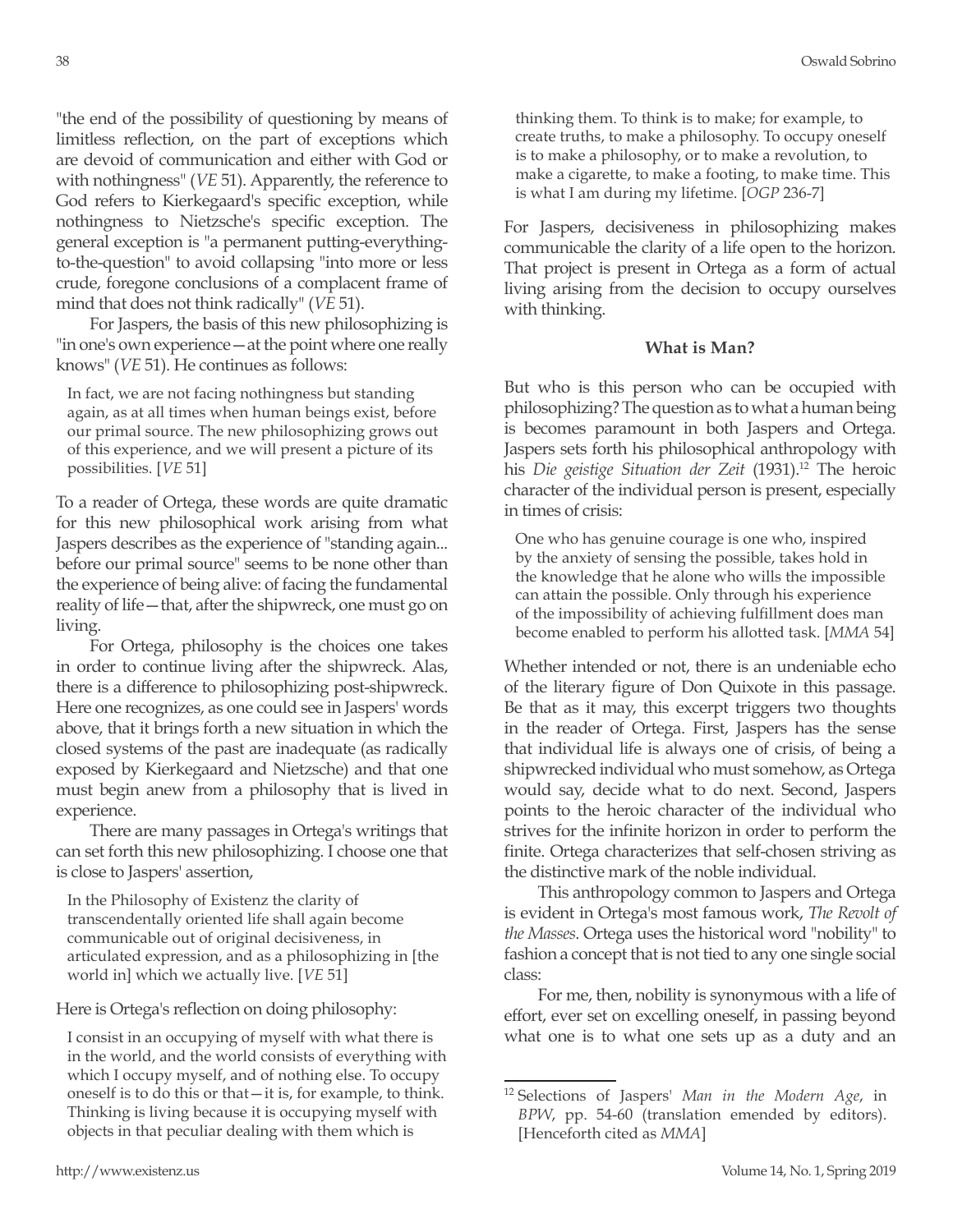obligation. In this way the noble life stands opposed to the common or inert life, which reclines statically upon itself, condemned to perpetual immobility, unless an external force compels it to come out of itself. Hence we apply the term mass to this kind of man—not so much because of his multitude as because of his inertia.13

The following extended quotation is useful for it captures the book's gist as not merely a politicalsociological commentary from the 1930s but as a social analysis based on a philosophy of the individual, a markedly existentialist philosophy with regard to how Ortega, like Jaspers, defines human nature:

Note well: a stone is given its existence ready-made, it has no need to struggle to become what is: a stone in its natural surroundings. But, for man, to exist is to be forced to incessantly fight with the difficulties surrounding him; because of this necessity, to live is to be obligated to make one's own existence in each moment. Let us say, then, that man is given the abstract possibility of existing, but not the reality of existing. He must conquer that reality, minute by minute: man must win life for himself, not only economically but also metaphysically.14

Jaspers sees the same manner of human existence in his *Existenz*-philosophy:

If man be no longer recognized as Being (which he is), then he brings himself, in cognition, into the suspension of absolute possibility. Therein he experiences the appeal to his freedom, in virtue of which he becomes, through his own agency, what it is possible for him to become but what he is not as yet. As freedom he conjures up being as his hidden transcendence...In the end, that which is authentically itself experiences shipwreck as mere existence. [*MMA* 56]

Being, as primordial reality, becomes none other than life itself, as an individual co-existing with one's circumstance (*OGP* 205). Ortega reveals his renovation of Being:

on searching carefully for the basic data of the Universe...I find that there is one primary and fundamental fact which carries its own assurance. This fact is the joint existence of a self, a subjectivity, and of its world...Insofar as subjectivity and thought are concerned, I find myself as part of a dual fact whose other part is a world. Therefore, the basic and undeniable fact is not my existence, but my coexistence with the world. [*OGP* 199-200]

This identification of fundamental reality or Being with life as constituting the coexistence of the individual and the world can be compared to Jaspers' similar concept of the Encompassing:

The Encompassing is then never the horizon within which our knowledge is located and in which we encounter any definite mode of Being, for the Encompassing is never visible as a horizon. What encompasses, then, is Being, from which—as that which encompasses absolutely—all new horizons emerge. [*VW* 27]

Ortega's language would express this reality by saying that all new horizons emerge from life as the primordial reality. Life is what encompasses all, namely me, other individuals, and all human circumstances and projects. Yet, there is no need to attempt forcing the different ways of expression of each philosopher into a one-toone correspondence. What is important is to see that both are defining philosophizing as an on-going way of life that never embraces one static object as exhaustive of reality but moves ever forward by engaging the world within an ever-receding series of practical horizons. Philosophizing described as this type of human activity is one example of the many activities that make up the life-projects of individuals within the Encompassing. There is no escape from life or from the Encompassing except through death (unless one subscribes to continuity of existence beyond bodily disintegration).

In sum, for both Ortega and Jaspers, the answer to what man is lies in the freedom to discover oneself. Jaspers speaks about what *Existenz*-philosophy can do for the discovery of the "authentic human being" (*MMA* 59). He argues that "I am not what I cognize, nor do I cognize what I am," or else I would fixate man as a mere object (*MMA* 59). Jaspers then immediately follows with the corollary of this statement: "Instead of cognizing my Existenz, I can merely inaugurate the process leading to its clarity" (*MMA* 59).

A careful comparison of these two sentences by Jaspers with Ortega's most famous philosophical assertion is insightful. In his very first work, Ortega states: "I am I and my circumstance; and if I do not

<sup>13</sup> José Ortega y Gasset, *The Revolt of the Masses*, transl. anonymous, New York, NY: W. W. Norton & Company 1957, p. 65. Online https://archive.org/details/ TheRevoltOfTheMassesJoseOrtegaYGasset.

<sup>14</sup> José Ortega y Gasset, "Meditación sobre la Técnica," in *Obras de José Ortega y Gasset, no. 21*, ed. Paulino Garagorri, Madrid, ES: Revista de Occidente en Alianza Editorial 1982, p. 47.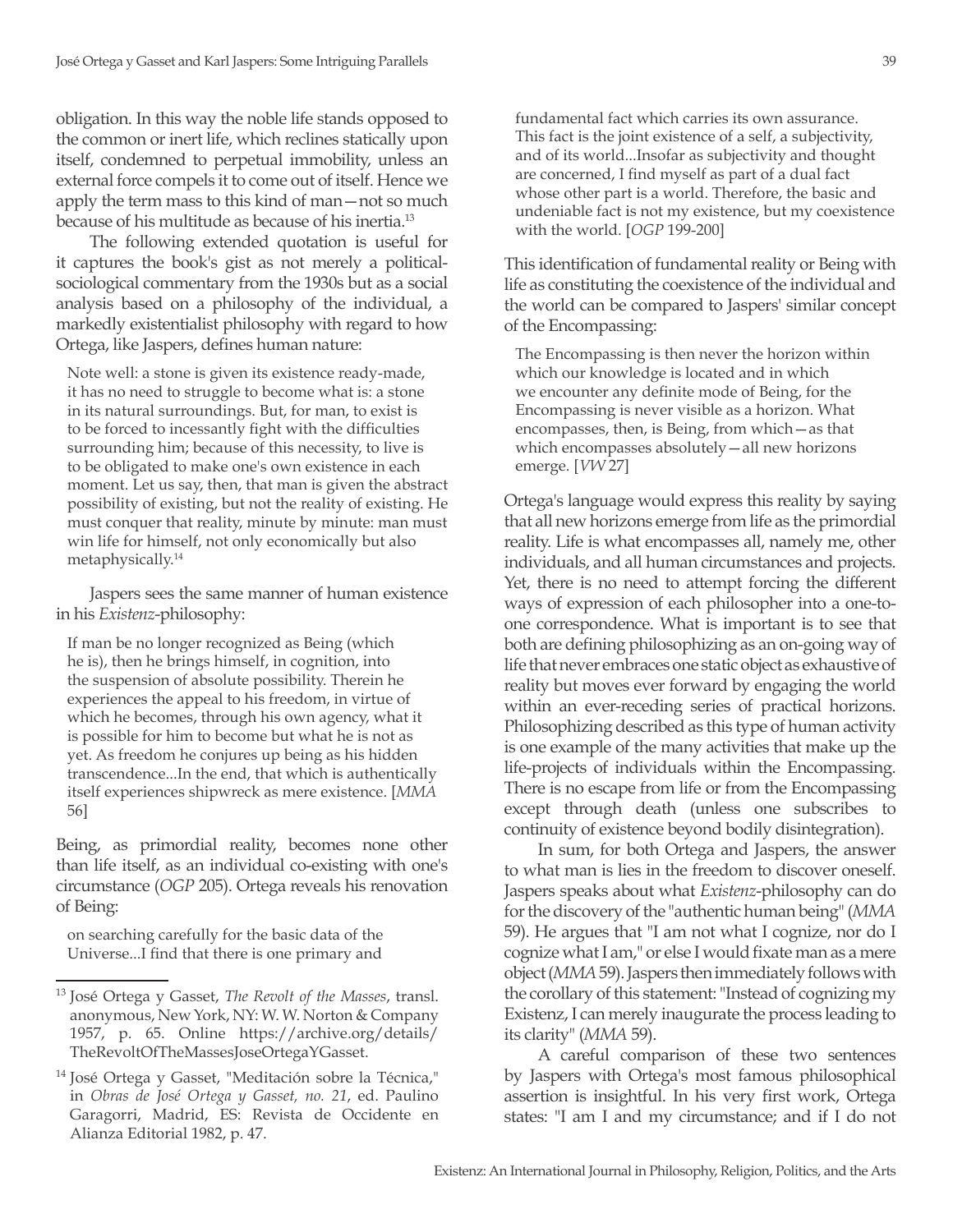save it, I do not save myself" (*MQ* 43-4). Ortega's colleague Julían Marías provides a commentary regarding this statement and differentiates between the first I (that is, the "I am") and the second I (that is, the I in  $\vert$  <sup>II</sup> and my circumstance<sup>"</sup>).<sup>15</sup> The first I ( $y$ o) is the entire human person who is not merely a subject defined by one's circumstance, not merely an object, not merely "something," but rather "someone" (*MQ* 266-7). Consequently, circumstance neither defines nor exhausts the first I in Ortega's assertion (*MQ* 267). The second I refers to a particular circumstance, as being the subject who is facing the object, who is the "*center* of a *circumstantia*" (*MQ* 266-7). Note that Marías uses the feminine Latin word *circumstantia* in singular form. This singular form encompasses all that we normally think as separate circumstances in the plural, such as my health, my geographic location, my nationality, or my occupation. Marías points out that circumstance in the singular even encompasses my interior, insensible world of thought (*MQ* 266-7).16

Ortega's insistence on a human identity that can never be a mere object exhausted by circumstance is comparable to Jaspers' emphatic rejection of human identity as being reducible to the objects of the various social sciences:

Existenz-philosophy would be instantly lost if it were to believe, on its part, that it knows what man is. It would then once more provide the basic outlines for the exploration of human and animal life as types and would thus again become anthropology, psychology, sociology. The only possibility for it to have meaning lies in remaining without a fixed foundation in its relation to objects. Its role is to awaken what it does not itself know; to illuminate and move but not to fixate. [*MMA* 59]

Along with Ortega, Jaspers sees an authentic human being as incapable of being fixated as an object by its anthropological, psychological, or sociological parameters, which are an important part of Ortega's "circumstance." Yet, for both Ortega and Jaspers, these social sciences, along with history and the physical sciences, are worth pursuing for achieving an ever-expanding knowledge of man; while it must be acknowledged that these perspectives can never definitively and exhaustively define a human being. In other words, knowledge about a human being can be gained scientifically by examining one's circumstance; however in one's transcendence in freedom beyond one's circumstance one must remain open to and expect new perspectives.

Thus, for Jaspers, *Existenz*-philosophy does not reify man as an object but directs the human journey:

For the man on his journey through life it expresses that which enables him to maintain his direction; it is the means whereby he is able to preserve his sublime moments so that he can realize them throughout his life. [*MMA* 59]

Notice how the last sentence by Jaspers ends with a reference to realization in life. Ortega would agree wholeheartedly

# *Existenz* **Involves Deciding What To Do Next**

Jaspers' concept of *Existenz* that involves deciding what to do next links with a well-known line by Ortega:

The great fundamental fact which I want to bring you is here. We have to put it into words: living is a constant process of deciding what we are going to do. Do you see the enormous paradox that is wrapped up in this? A being which consists not so much in what it is as in what it is going to be: therefore in what it has not yet become! This essential, this most profound paradox is our life. [*OGP* 223]

Ortega's words can be seen in the light of Jaspers' concept of *Existenz*. Jaspers clarifies what is beyond all content that can be known by means of cognitive thinking (he refers to this state as world-being) with the words:

A fundamental philosophic question is entailed by the question: What is there vis-à-vis the entire world-being? It is the Being which is not within the appearance of existence [that is, of knowable objects], but which can be and ought to be, and hence decides in time whether it is eternally. This Being is myself as Existenz. I am this Existenz insofar as I do not become an object for myself...I live my life based on the possibility of my Existenz, and I am myself only in its actualization...Thus it is not my existence that is Existenz but man in existence is possible Existenz.17

By describing man in existence as being a possible *Existenz*, Jaspers shows similarity with Ortega's description of man's futurity: "Life is an activity executed in relation to the future; we find the present

<sup>15</sup> Julían Marías, "Comentario," in *MQ*, pp. 211-443, here pp. 266-8. A similar interpretation of Ortega's wellknown assertion is in *CV* 382-5.

<sup>16</sup> See also Marías' comments in *CV* 364-5.

<sup>17</sup> Selections of Jaspers' *Philosophy, Vol. 2*, in *BPW*, pp. 62-120, here p. 63. [Henceforth cited as *JP*]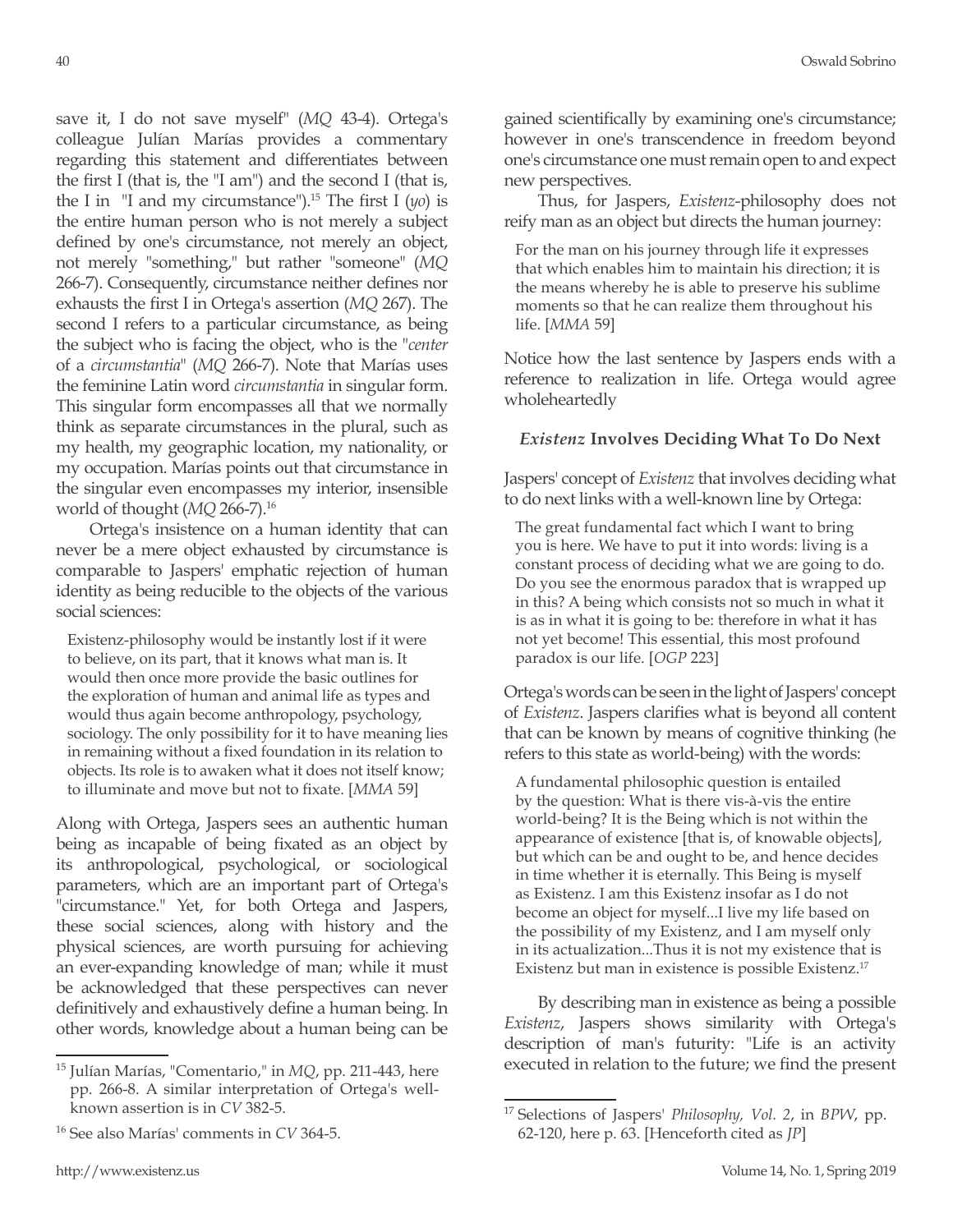or the past afterwards, in relation to that future. Life is what comes next, what has not yet come to pass" (*OGP* 225). As it is shown above, Jaspers' language is very similar when he posits the suspension of absolute possibility as being one instance of experiencing the appeal to man's freedom, "in virtue of which he becomes, through his own agency, what it is possible for him to become but what he is not as yet" (*MMA* 56). In these selections, one can see both Ortega and Jaspers making the signature statement of what is commonly called "existentialist philosophy" (however much both of them might have been leery of the label itself): that the individual actualizes life or *Existenz* by the exercise of freedom in deciding one's future projects.

#### **Who is Deciding What to Do Next?**

Marías' interpretation of the two uses of I (*yo*) in Ortega's assertion, "I am I and my circumstance," makes it possible to notice similarities with Jaspers' description of an I facing an Other: "The world as known is alien. I remain at a distance from it; that which understanding can know and that which can be experienced empirically repel me because they are merely that and nothing else; to me they are the Other" (*JP* 64). Here, Jaspers' understanding of I can be correlated to Ortega's concept of the second I, namely the one that is encountering a specific circumstance.

Furthermore, Ortega's concept of the first I matches what Jaspers calls "man in existence" as "possible Existenz" (*JP* 63). While this proposed correlation is not perfect, as Jaspers did not seek to fit his views within the schema of Ortega's statement from 1914, nonetheless one can see a resemblance in the way both philosophers try to transcend the I that is defined by its circumstance and journey and instead envision an I that is being viewed as *Existenz*.

Jaspers' I that decides in freedom as *Existenz* is then Ortega's "I" that is the person who transcends any specific circumstance. One further statement by Jaspers will capture the attention of an Ortega scholar: "Objective actuality is subject to rules and can be cognized under those rules; existential actuality is without rule and absolutely historic" (*JP* 71). Jaspers uses the term "historic" to refer to the relation of Existenz with temporality "in its historic consciousness" arising from "the possibility of choice as the undecided nature of the future which is my Existenz itself" (*JP* 71). The following section addresses how this

historic consciousness of *Existenz* can also be found in Ortega's work.

#### **Ortega's Historical Reason and Jaspers' Historicity**

Similar to many of his contemporaries (as for example Jaspers), Ortega, too, finds it necessary to revise Western philosophy by departing from the view of reality that arose among the pre-Socratics (especially Parmenides) and continued well into the modern age of science: that what is real is what is "intelligible" or thinkable and thus stable, unchanging being (in contrast to the other pre-Socratic, Heraclitus):

To suppose, along with the entire Eleatic [Parmenidean] tradition of philosophy, that the real is intelligible in its very structure is a vicious circle and ignores, moreover, the inherent drama of knowledge. Intelligence is an instrument for knowing, and there is no likelihood above all, there is no guarantee—that the reality to be known bears any resemblance to the instrument used in knowing it. Until now, thinking in this way has been like looking at one microscope through another one just like it, instead of looking at the very "opposite" of a microscope, which is a cell.<sup>18</sup>

Ortega takes this insight and demands a new kind of reasoning, historical reason, which must replace a "pure, Eleatic, naturalistic reason" that is inadequate to man who "has no nature" for "what he has is history... the mode of being of the entity that is constitutionally, fundamentally, *mobility* and *change*" (*HR* 118). Consequently, a new "narrative reason" which is "historical reason" is necessary to understand man who is history (*HR* 118). This understanding of historical reason beckons for comparison with Jaspers' historicity.

Jaspers describes historicity as the tension between appreciating the actual moment or instance and simultaneously recognizing that the moment is not "something enduring, something that becomes universally valid" (*JP* 81, 83). Jaspers explains:

Existentially grasped existence is recognized by the individual as infinitely important and as taking place, in true communication, between two partners; yet at the same time, to the individual facing transcendence, existence is vacuous. [*JP* 81]

<sup>18</sup> José Ortega y Gasset, *Historical Reason*, transl. Philip W. Silver, New York, NY: W.W. Norton & Co. 1984, pp. 98-118, here p. 115. [Henceforth cited as *HR*]